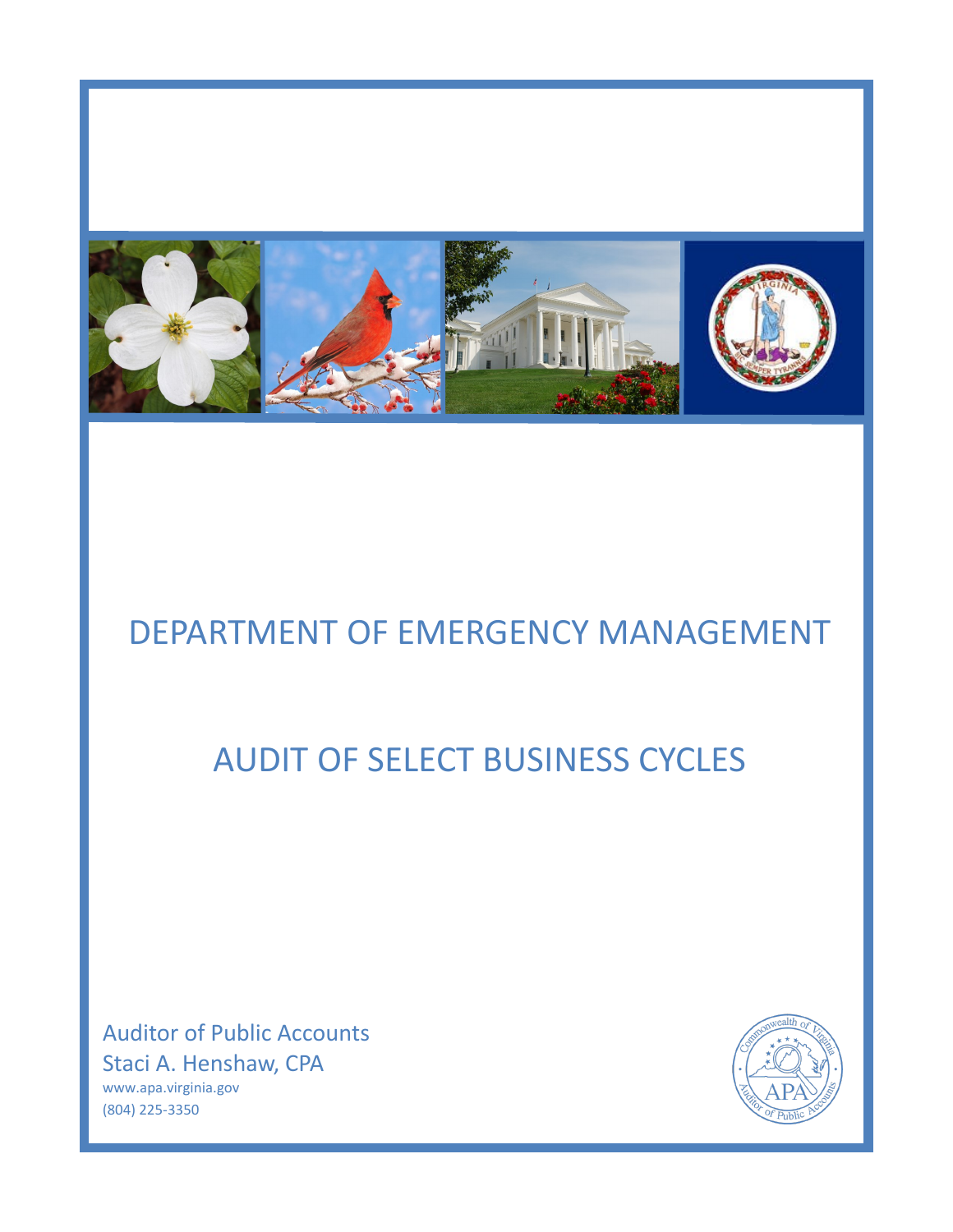### **AUDIT SUMMARY**

We audited the Department of Emergency Management's (Emergency Management) internal controls and compliance related to fleet management, and training and travel expense reimbursement for the period of July 1, 2018, through December 31, 2020, and information system security for the period of July 1, 2020, through April 30, 2022. Lastly, we reviewed corrective actions for one audit finding and a comment to management from a prior audit report.

We found:

- proper recording and reporting of all transactions, in all material respects, in the Commonwealth's accounting and financial reporting system;
- no matters involving internal control and its operations necessary to bring to management's attention;
- no instances of noncompliance with applicable laws and regulations or other matters that are required to be reported; and
- adequate corrective action with respect to a prior audit finding identified as resolved in the Findings Summary in the Appendix.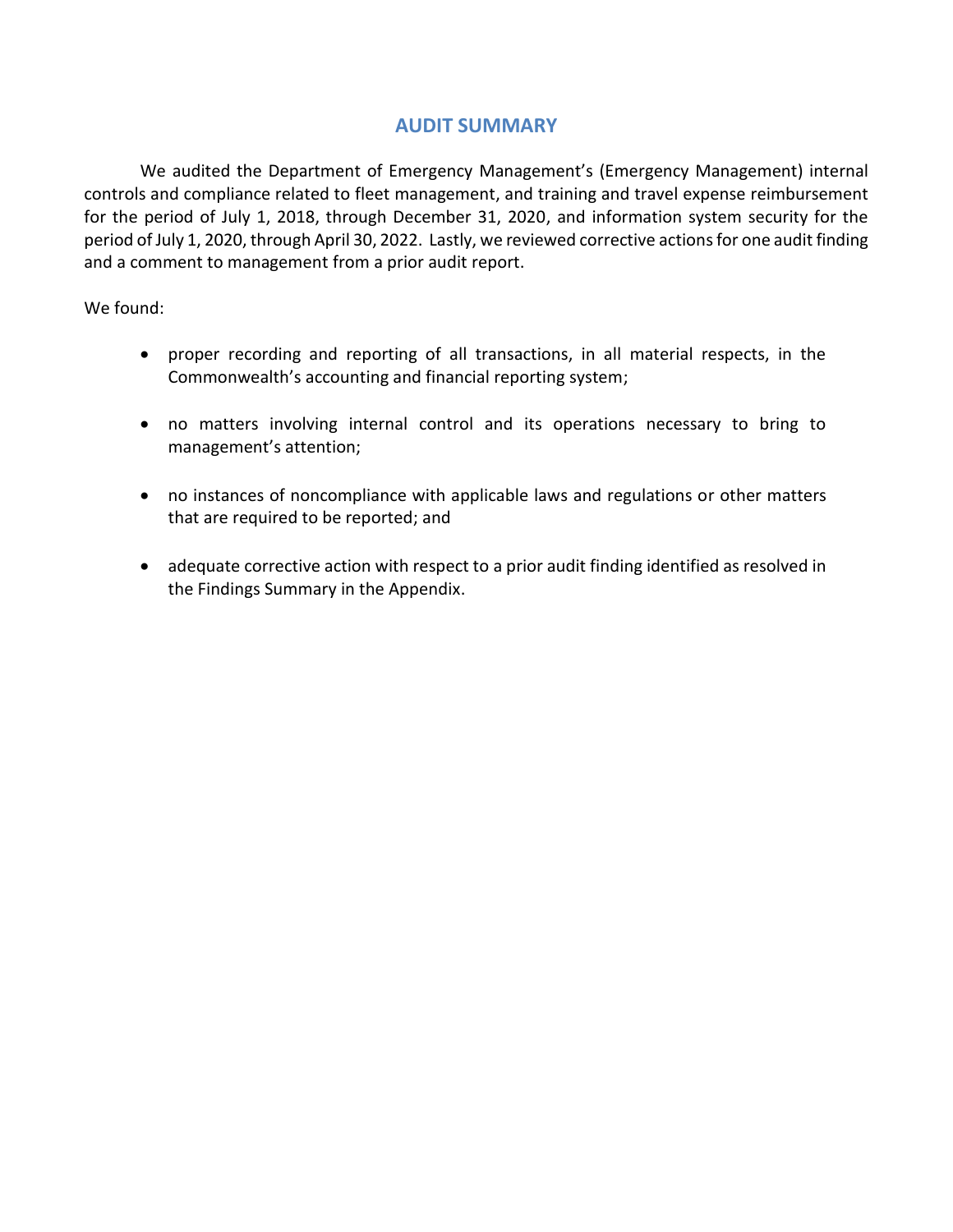## **– T A B L E O F C O N T E N T S –**

|                                     | Pages          |
|-------------------------------------|----------------|
| <b>AUDIT SUMMARY</b>                |                |
| <b>AUDIT SCOPE OVERVIEW.</b>        | $\mathbf{1}$   |
| <b>INDEPENDENT AUDITOR'S REPORT</b> | $2 - 3$        |
| <b>APPENDIX: FINDINGS SUMMARY</b>   | $\overline{4}$ |
| <b>AGENCY RESPONSE</b>              | 5              |
| <b>AGENCY OFFICIALS</b>             | 6              |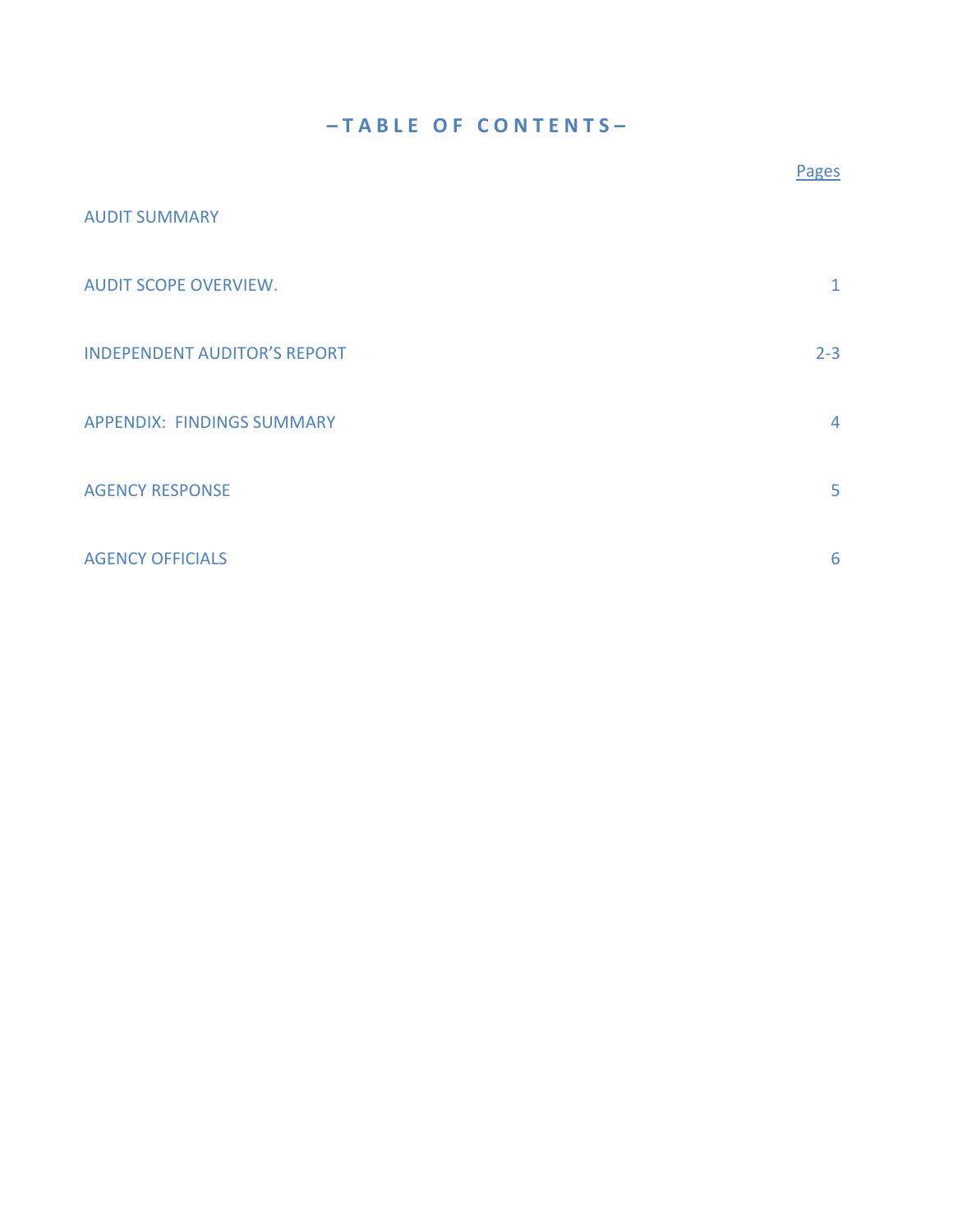### **AUDIT SCOPE OVERVIEW**

<span id="page-3-0"></span>Emergency Management's mission is to protect the lives and property of Virginia's citizens and visitors from emergencies and disasters by coordinating the State's emergency preparedness, mitigation, response, and recovery efforts. The Auditor of Public Accounts considers Emergency Management a cycled agency. A cycled agency is one that does not have a mandated annual audit requirement. We perform a risk analysis annually for all cycled agencies considering certain criteria to determine which agencies and areas to audit.

Our audit of Emergency Management focused on information systems security, fleet management, and training and travel reimbursement as we consider these three areas qualitatively or quantitatively significant to the operations of the agency. For information systems security, we reviewed Emergency Management's information technology risk management planning and database security. We reviewed individual vehicle purchases for proper purchase orders and approval to test fleet management. In addition, we performed analytical review over training and travel reimbursements.

Our audit also included follow up procedures over one prior audit finding related to the management of the Radiological Emergency Preparedness Fund and a comment to management from our 2018 audit pertaining to the Emergency Management's increasing operating expenses and its ability to sustain this level of spending going forward. To determine if management has adequately addressed this comment, we also reviewed staffing levels and information technology expenses.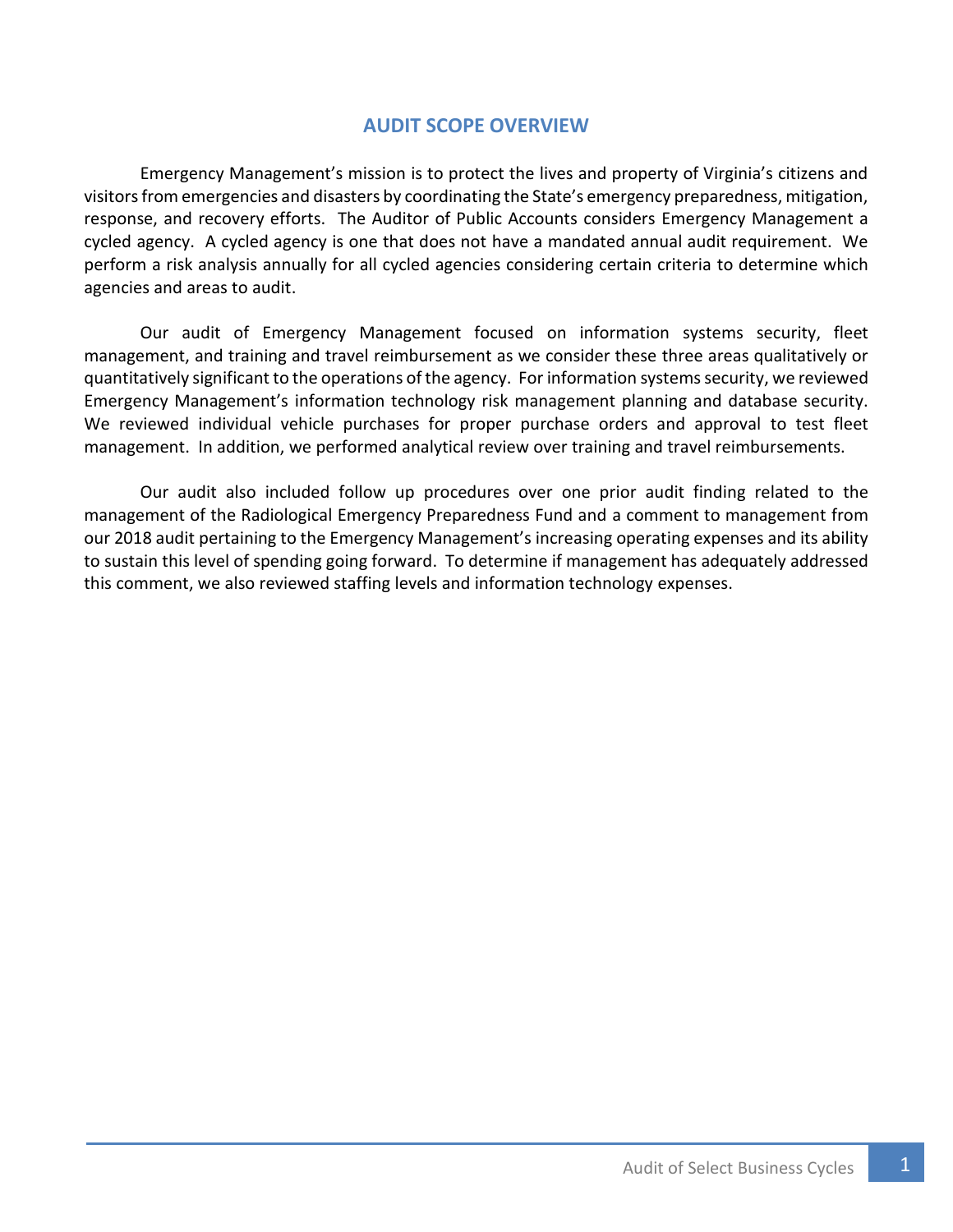<span id="page-4-0"></span>

## Commonwealth of Hirginia

**Auditor of Public Accounts** 

Staci A. Henshaw, CPA **Auditor of Public Accounts** 

P.O. Box 1295 Richmond, Virginia 23218

May 24, 2022

The Honorable Glenn Youngkin Governor of Virginia

Joint Legislative Audit and Review Commission

We have audited the fleet management operations, and training and travel expense reimbursement and related internal control processes for **Department of Emergency Management (Emergency Management)** for the period of July 1, 2018, through December 31, 2020, and information systems security related internal control processes for the period of July 1, 2020, through April 30, 2022. We conducted this performance audit in accordance with generally accepted government auditing standards. Those standards require that we plan and perform the audit to obtain sufficient, appropriate evidence to provide a reasonable basis for our findings and conclusions based on our audit objectives. We believe that the evidence obtained provides a reasonable basis for our findings and conclusions based on our audit objectives.

#### **Audit Scope and Objectives**

Our audit's primary objectives were to evaluate the accuracy of transactions as recorded in the Commonwealth's accounting and financial reporting system or other agency financial system; review the adequacy of Emergency Management's internal controls; and test compliance with applicable laws, regulations, contracts, and grant agreements. We also reviewed corrective actions for an audit finding from a prior audit report. See [Finding Summary](#page-6-1) included in the Appendix. In addition, we reviewed corrective actions to a comment to management from a prior audit report.

#### **Audit Methodology**

Emergency Management's management has responsibility for establishing and maintaining internal control and complying with applicable laws, regulations, contracts, and grant agreements. Internal control is a process designed to provide reasonable, but not absolute, assurance regarding the reliability of financial reporting, effectiveness and efficiency of operations, and compliance with applicable laws, regulations, contracts, and grant agreements.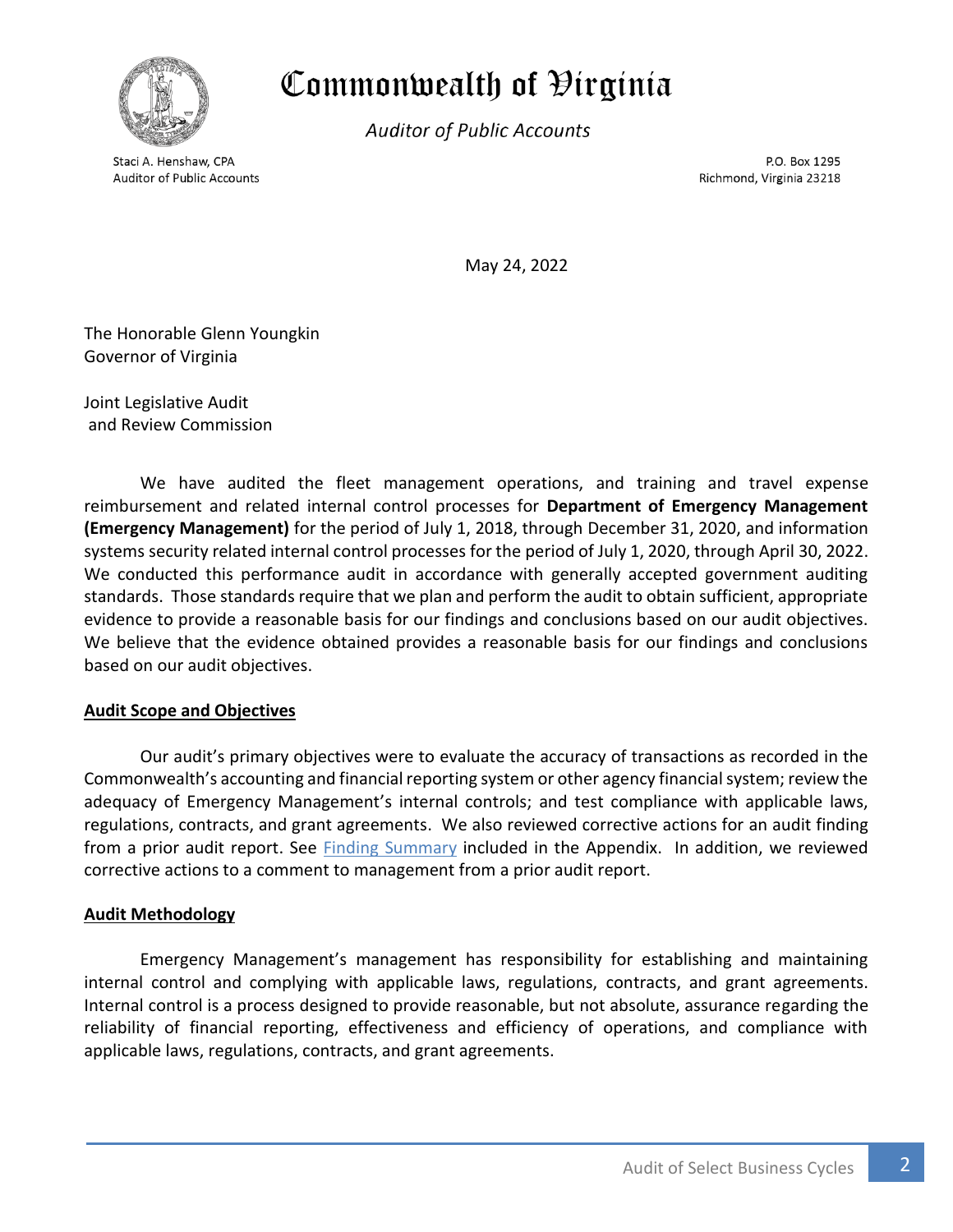We gained an understanding of the overall internal controls, both automated and manual, sufficient to plan the audit. We considered significance and risk in determining the nature and extent of our audit procedures. We performed audit tests to determine the nature and extent of our audit procedures whether the Emergency Management's controls were adequate, had been placed in operation and were being followed. Our audit also included test of compliance with provisions of applicable laws, regulations contracts, and grant agreements as they pertain to our audit objectives.

Our audit procedures included inquiries of appropriate personnel, inspection of documents, records, and contracts, and observation of the Emergency Management's operations. We performed analytical procedures, including budgetary and trend analysis. We confirmed relevant internal control of information systems with outside parties. We also tested details of transactions to achieve our objectives.

A nonstatistical sampling approach was used. Our samples were designed to support conclusions about our audit objectives. An appropriate sampling methodology was used to ensure the samples selected were representative of the population and provided sufficient, appropriate evidence. We identified specific attributes for testing each of the samples and when appropriate, we projected our results to the population.

#### **Conclusions**

We found that the Emergency Management properly stated, in all material respects, transactions recorded and reported in the Commonwealth's accounting and financial reporting system

We noted no matters involving internal control and its operation pertaining to information systems security, fleet management, and training and travel expense reimbursement that we consider necessary to be reported to management. The results of our tests of compliance as they pertain to information systems security, fleet management, and travel and training expense reimbursement with applicable laws, regulations, contracts, and grant agreements disclosed no instances of noncompliance or other matters that are required to be reported under Government Auditing Standards.

Emergency Management has taken adequate corrective action with respect to the comment to management reported in a prior audit pertaining to Emergency Management's increasing operating expenses and its ability to sustain this level of spending going forward. In addition, Emergency Management has taken adequate corrective action with respect to a prior audit finding listed as resolved in the Findings Summary in the Appendix.

#### **Exit Conference and Report Distribution**

We discussed this report with management on April 5, 2022.

This report is intended for the information and use of the Governor and General Assembly, management, and citizens of the Commonwealth of Virginia and is a public record.

> Staci A. Henshaw AUDITOR OF PUBLIC ACCOUNTS

KJS/clj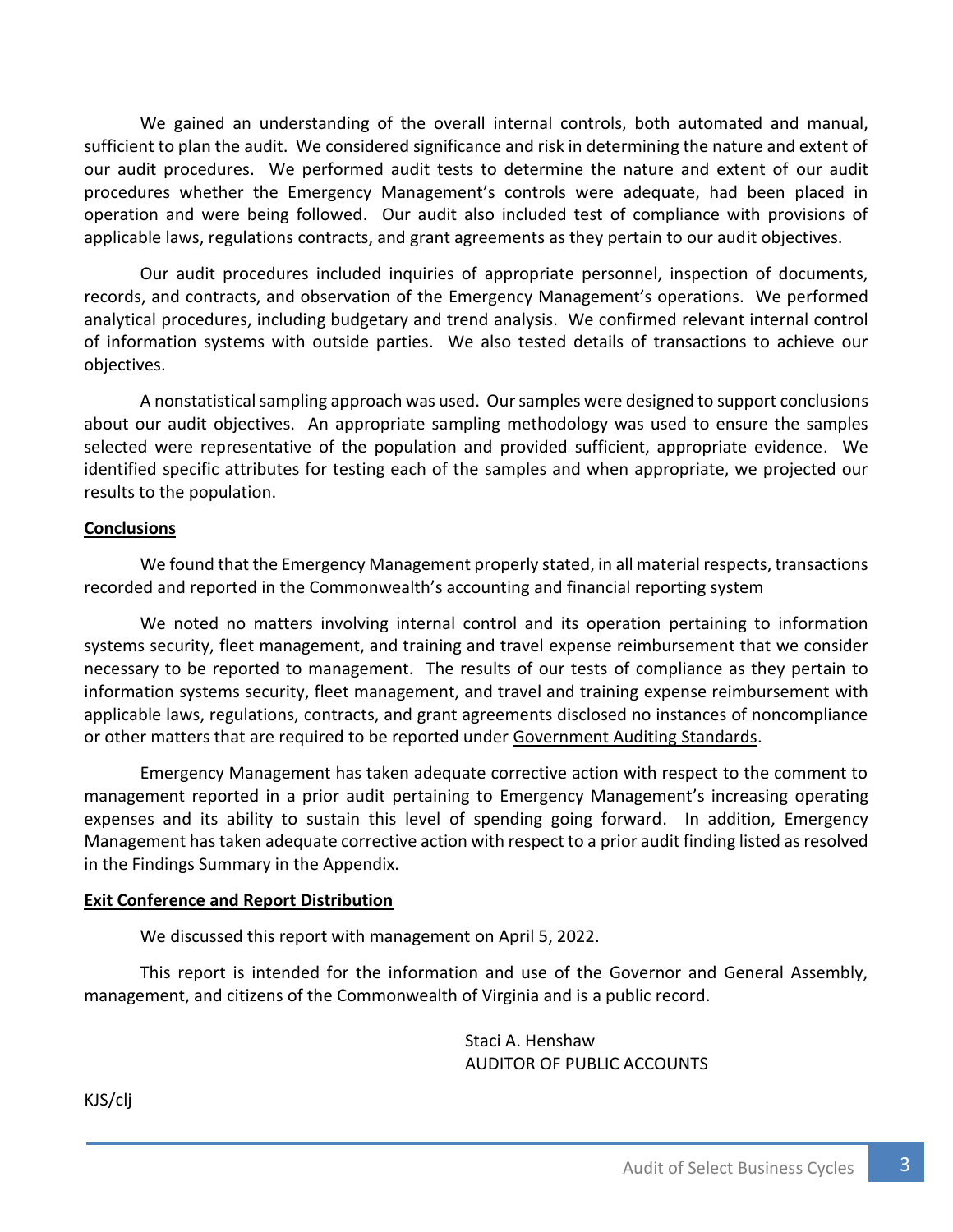### **FINDINGS SUMMARY**

<span id="page-6-1"></span><span id="page-6-0"></span>

| <b>Finding</b>                                     | <b>Follow Up Status</b> | <b>Year Issued</b> |
|----------------------------------------------------|-------------------------|--------------------|
| Continue to Improve Management of the Radiological |                         |                    |
| <b>Emergency Preparedness Fund</b>                 | Resolved                | 2018               |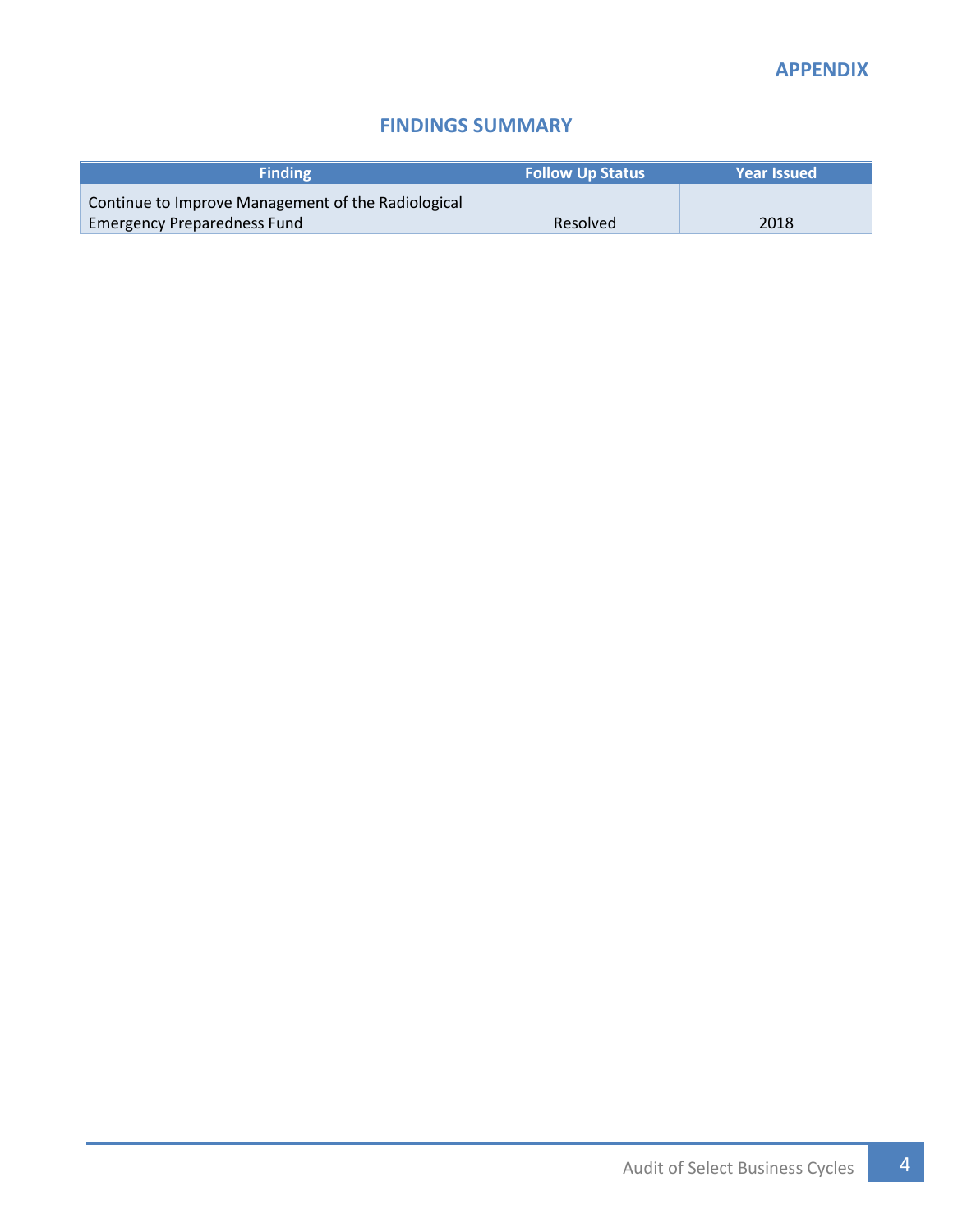<span id="page-7-0"></span>

## **COMMONWEALTH OF VIRGINIA** Department of Emergency Management

9711 Farrar Court, Suite 200, North Chesterfield, Virginia 23236 TEL 804.267.7600 TDD 804.674.2417 FAX 804.272.2046

**SHAWN G. TALMADGE** State Coordinator of **Emergency Management** 

**ERIN SUTTON** Chief Deputy State Coordinator of Emergency Management

April 8, 2022

Ms. Staci A. Henshaw, CPA Auditors of Public Accounts P.O. Box 1295 Richmond, Virginia 23218

RE: APA Audit Report on the Department of Emergency Management

Dear Ms. Henshaw:

The Department of Emergency Management has reviewed and agrees with the report that the Auditor of Public Accounts (APA) conducted regarding the department's performance from July 1, 2018 - December 21, 2020.

The Virginia Department of Emergency Management would like to thank the APA staff that was assigned to our agency with regards to their courtesy and professionalism exhibited during the audit.

Sincerely,

Sing. Sitten

Erin Sutton Chief Deputy Coordinator

Cc: Shawn Talmadge Ms. Cheryl Adkins

Saving lives through effective emergency management and homeland security. "A Ready Virginia is a Resilient Virginia."

Page / 1